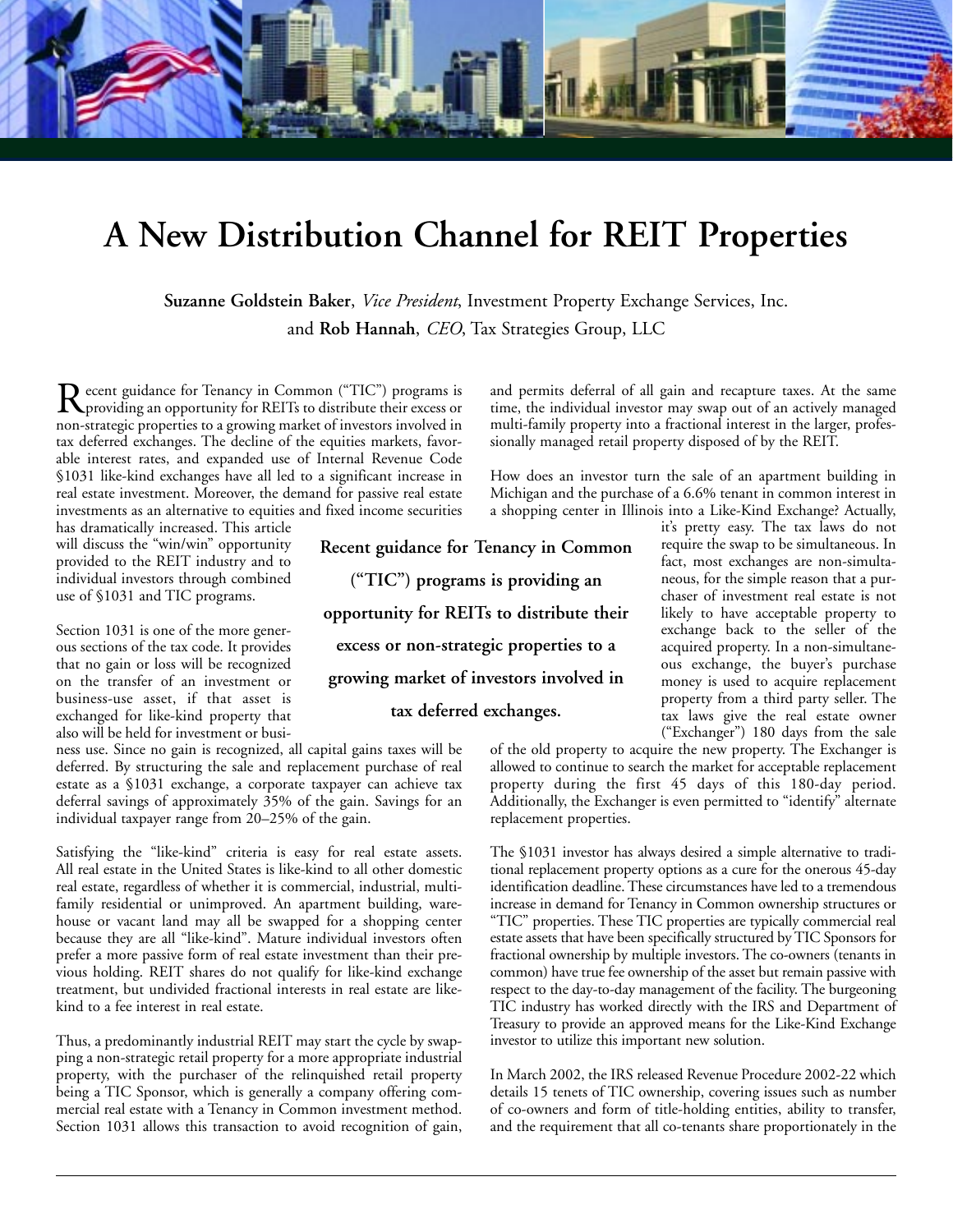profits, losses and blanket debt. Importantly, the IRS allows TIC owners to enter into management and brokerage agreements respecting the property. This guidance provides investors and their advisors the basic map of what to look for in a TIC structure to ensure compliance with §1031 regulations.

Tax deferred exchanges under §1031 continue to grow in use and have recently been estimated<sup>1</sup> between \$200 and \$400 billion in transactional volume on an annual basis. As these highly structured serial transactions increase, so too, grows the need for an inventory of ready replacement property. The TIC deals solve that problem by making institutional quality real estate accessible to the individual investor. Independent investors now have the ability to invest in asset classes, property values and credit tenant leases that were previously available only to REITs, pension funds and large real estate organizations. Likewise, REITs must continually dispose of certain properties in order to continue the distribution of dividends, maintain market value and sustain growth.

TIC structures and the sponsors that create them provide excellent exit strategies for REITs and other institutional owners. Under GAAP rules and the REIT Modernization Act, REITs cannot act as sponsors themselves without losing significant tax benefits. However, a REIT can utilize a TIC Sponsor to distribute its excess property, and then complete its exchange with acquisition of another large property



<sup>1</sup> Study by Deloitte & Touche, LLP.

#### **15 Requirements for §1031 Compliance in a TIC Program**

- 1. Ownership must be a true tenancy in common fee interest in the real estate, with each tenant receiving a deed.
- 2. Ownership is limited to 35 persons, except that husbands and wives, and all persons who acquired their interests from the same inheritance, are treated as a single person.
- 3. The co-tenants may not operate as a partnership or other business entity.
- 4. Limited co-ownership agreements, running with the land, are permitted. For example, an agreement may provide a right of first refusal on behalf of the other co-tenants, the Sponsor or lessee, for sale at fair market value prior to a co-tenant's exercise of the right to partition.
- 5. The co-tenants must retain *unanimous* voting rights to approve a sale, lease, blanket mortgage, and management contract. Other actions may require approval of a simple majority of co-owners. The co-owners are permitted to give a managing agent a limited power of attorney for specific actions, but a global power of attorney is strictly prohibited.
- 6. Restrictions on alienation are prohibited except those required by a lender in accordance with customary commercial lending practices. The co-owners, sponsor or lessee may have a right of first offer prior to another co-owner's transfer of its interest, as well as a right of first refusal prior to partition (see #4 above).
- 7. Upon sale of the property, the co-tenants must share the net proceeds after satisfaction of any blanket debt on the property.
- 8. There must be a pro-rata sharing of all income and expenses related to the property among all of the co-owners. Advances to a co-owner to meet expenses are prohibited, except on a very short-term, full recourse basis, not to exceed 31 days.
- 9. Blanket debt must be shared on a pro-rata basis among the co-owners, thus the debt to equity ratio offered by the sponsor must be the same for all purchasers.
- 10. A co-tenant may issue a call option to purchase his interest at fair market value; however, put options to sell to the sponsor, lessee, lender, other co-owner, or related party to any of these, are prohibited.
- 11. The co-tenants may not engage in business activities relative to the property, other than those customarily performed in connection with maintenance and repair of rental real property. It is important to note that all activities of the co-owners, their agents and related persons, with respect to the property, will be taken into account, except those of co-owners whose ownership interest has duration of less than six months.
- 12. The co-tenants are permitted to enter into management and brokerage agreements, which must be renewed at least annually. The manager is permitted to maintain a common bank account for rent receipts and to offset expenses prior to disbursement of net revenues to the co-owners. Net revenues must be disbursed at least quarterly. The managing agent is permitted to provide income / expense statements for co-owners, obtain or modify insurance, and negotiate lease and debt modifications, subject to approval of the co-owners. Management and brokerage fees must be calculated on a commercially reasonable, fair market value basis for the services provided. They may not be dependent upon income or profits derived by any person from the property.
- 13. All leases must be bona fide for federal tax purposes with fair market value rent. Although percentage rent arrangements (based upon sales receipts) are allowed, rents based on a percentage of income from the property, cash flow, increases in equity or similar arrangements are prohibited.
- 14. Lenders, whether the debt is secured by a mortgage on the entire property, or merely a specific undivided interest in the property, may not be related persons to a co-owner, sponsor, manager or lessee.
- 15. Payments to sponsors for an undivided interest in the property, or for services rendered, must be based upon the fair market value of the real estate or services. Any fees based upon income or profits derived by any person from the property are prohibited.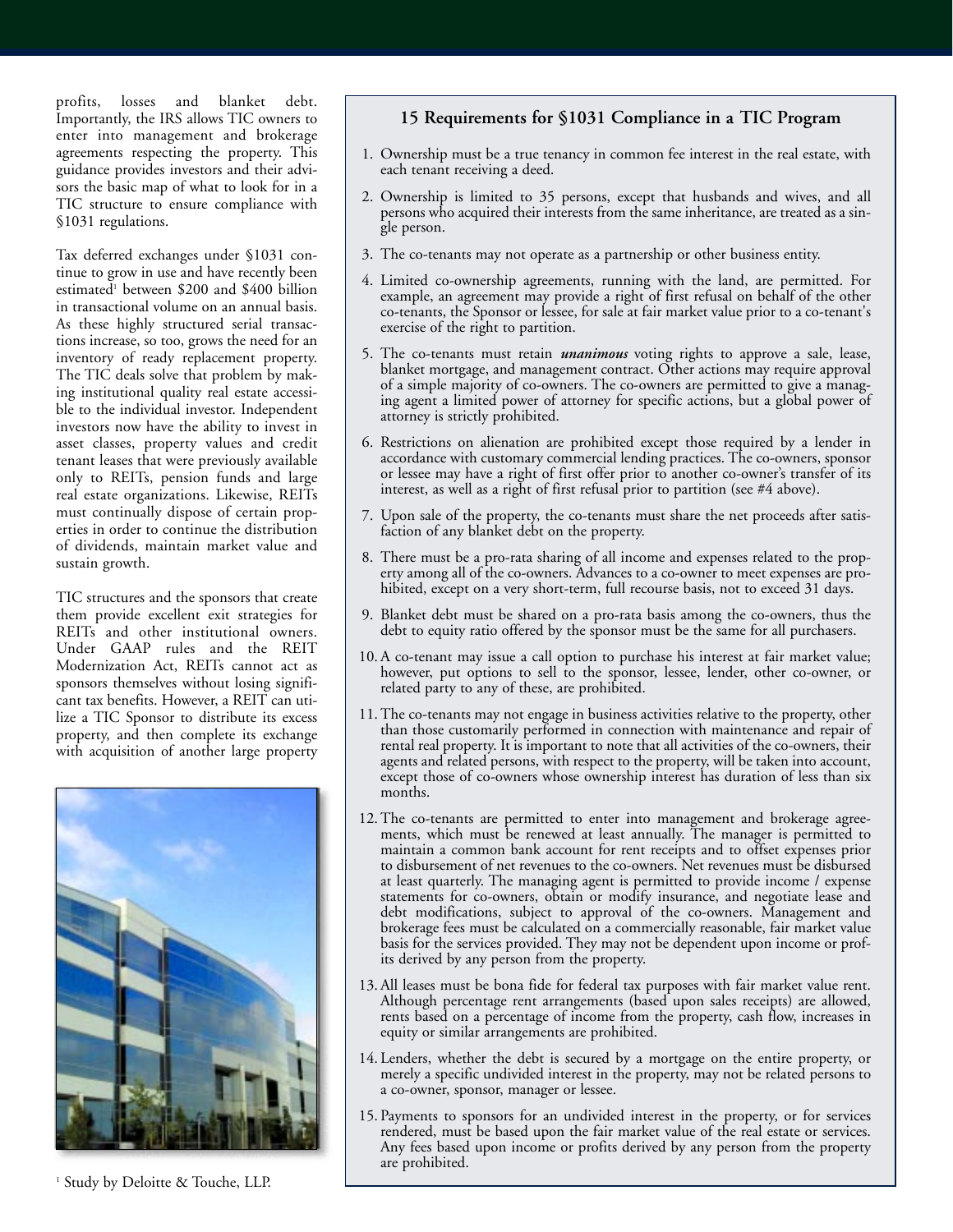more suitable for its portfolio, without recognizing any gain on the original sale, and fully deferring the tax liability. Then, the TIC sponsor takes this large property acquired from the REIT and sells it in undivided fractional 'pieces' to individual investors at a slight premium. In some cases, the TIC sponsor will retain the REIT as professional manager of the property well beyond the initial transaction. This will provide both Earnings Per Share ("EPS") and Funds From Operations ("FFO"), critical components of REIT valuation.

The TIC industry has grown rapidly in an effort to serve an ever-increasing demand. An individual investor's due diligence should include investigation of whether a particular Sponsor and the program structure offered are reputable, reliable and likely to pass an IRS audit. Important factors to

evaluate include experience, diversity and hidden fees. Some Sponsors manage their own properties. Some only offer one asset class. Many have fees that are generated when the property is sold which may not be disclosed up front.

Some Sponsors have worked extensively with regulatory authorities to ensure total §1031 compliance; others have not. Legal Opinions have now become the currency that Sponsors offer their clients for comfort, but not all legal opinions are equal. Major law firms will offer Opinions ranging from "Substantial Authority" (less than 50% likelihood of withstanding an audit), "More Likely Than Not" (51% for, 49% against), "Should" (51-80% favorable) to a "Will" Opinion, the highest level (80-95% certainty of acceptance by the IRS). The primary factor determining the level of



#### **E XAMPLE**

Individual investor sells an apartment building and acquires a 6.6% TIC interest in a \$25 million shopping center, anchored by credit tenants, such as Sears, Borders and OfficeMax. The TIC program requires a ratio of \$1 equity: \$2 debt. This investor is able to leverage \$550,000 of equity into a \$1.65 million investment in a larger, diversified, professionally managed property, achieving a passive investment while deferring all capital gains taxes.

| <b>EXCHANGE</b> | <b>SALE WITHOUT EXCHANGE</b> |
|-----------------|------------------------------|
| \$750,000       | \$750,000                    |
| 200,000         | 200,000                      |
| 550,000         | 550,000                      |
| 114,000         | 114,000                      |
| $-0-$           | \$636,000                    |
| $-0-$           | \$134,000                    |
| \$134,000       | $-0$                         |
|                 |                              |

Investment Property Exchange Services, Inc. is a subsidiary of Fidelity National Financial, Inc. (NYSE:FNF) Copyright © 2003 Investment Property Exchange Services, Inc. and Tax Strategies Group, LLC.

Opinion is the number of IRS tenets that the Sponsor has complied with in setting up its TIC structure. While a number of Sponsors are offering excellent real estate investments that do not comply with all 15 criteria issued in the Revenue Procedure, only full compliance will ensure tax deferral for the §1031 investor.

The key to this tax deferred distribution channel involves not only a quality TIC program and Sponsor, but also the use of a reputable, institutional Qualified Intermediary. Tax laws prohibit the Exchanger from holding or controlling the sale proceeds during the interim between sale and purchase. The sale proceeds are sent directly from the closing to the Qualified Intermediary, an independent third party, who will hold these "exchange funds" in a restricted account and subsequently disburse them directly to the seller of the replacement property.

Care should be taken when selecting a Qualified Intermediary. Many individuals, such as agents, related parties and the Exchanger's attorney, accountant and real estate broker are disqualified from acting in this capacity. Moreover, an institutional Qualified Intermediary can protect this very time-sensitive transaction from problems arising from the bankruptcy, death, disability or other ill-timed legal difficulty to which individuals and small businesses are prone.

REITs, working with TIC Sponsors and Qualified Intermediaries, have an excellent opportunity to dispose of excess holdings on a tax deferred basis, and to provide an inventory of much needed diverse, secure and passive real estate investments to both §1031 and non-tax driven investors alike. The Section 1031 like-kind exchange is one of the last legal tax incentives available to all taxpayers. Tax rules allow the REIT to exchange out of redundant properties and into those more appropriate for its portfolio at the beginning of the distribution chain. Similarly, at the other end of the chain, the individual investor may exchange actively managed real estate for an undivided Tenant in Common interest in professionally managed, institutional grade, replacement real estate. Section 1031 allows both the REIT and the individual investor to defer all of the capital gains taxes on their respective transactions.

For more information, contact Ms. Baker at (866) 289-1031 or sgbaker@fnf.com, and Mr. Hannah at (312) 867-9720 or robhannah@taxstrat.com.